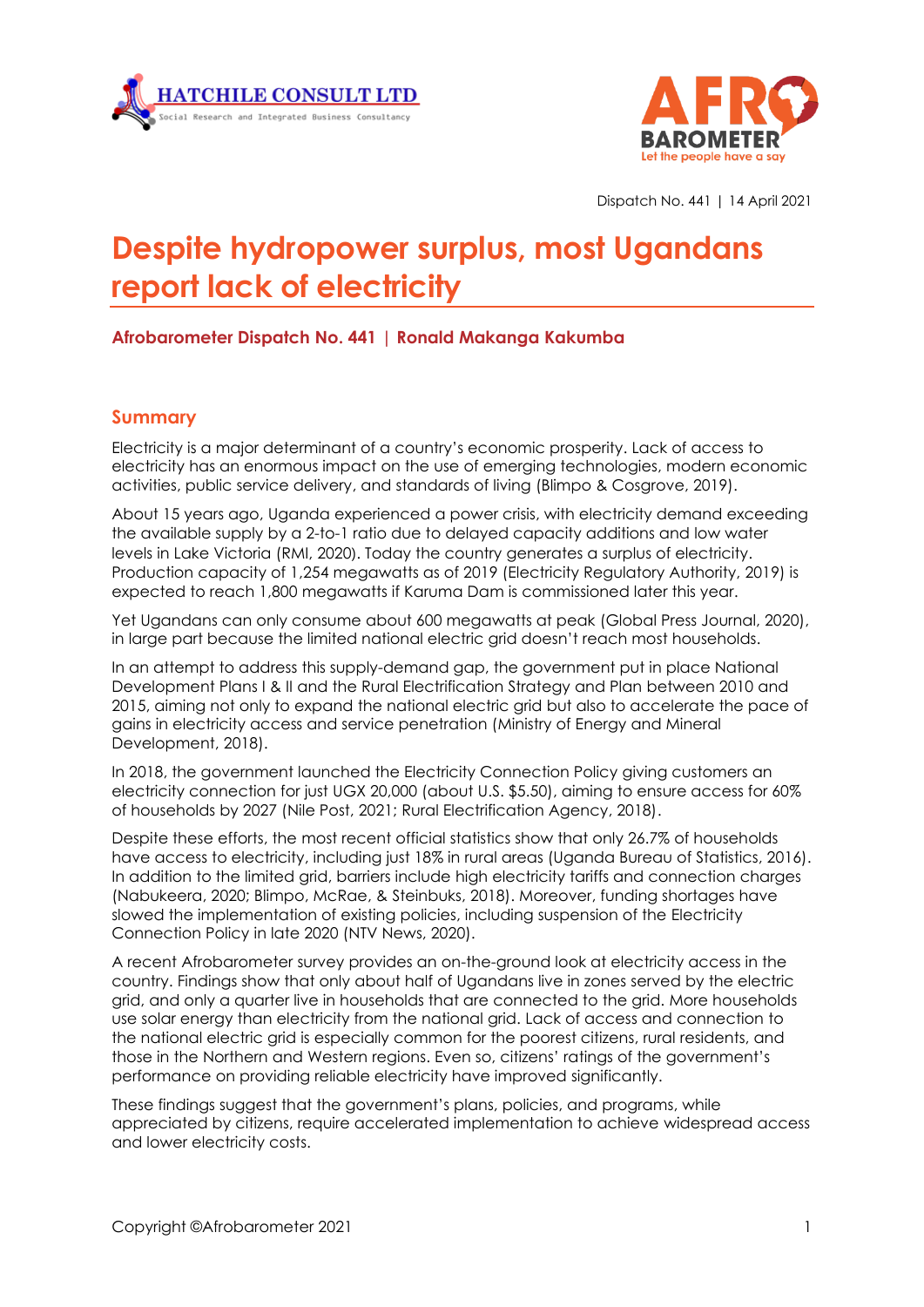

### **Afrobarometer surveys**

Afrobarometer is a pan-African, nonpartisan survey research network that has provided reliable data on experiences and evaluations of democracy, governance, and quality of life in 38 African countries since 1999. Afrobarometer conducts face-to-face interviews in the language of the respondent's choice with nationally representative samples.

This dispatch draws mainly on findings from a survey in September-October 2019 led by Hatchile Consult, which interviewed a nationally representative, random, stratified probability sample of 1,200 adult Ugandans. A sample of this size yields country-level results with a margin of error of +/-3 percentage points at a 95% confidence level.

### **Key findings**

- The proportion of Ugandans who live in zones served by the national electric grid has doubled since 2005, from 24% to 49%.
	- o Urban residents (90%) and citizens who live in the Central region (81%) are far more likely to be in zones served by the electric grid than their counterparts in rural areas (36%) and other regions (30%-46%).
- Only one in four Ugandans (26%) live in households that are connected to the national power grid. Poor citizens and residents in rural areas and in the Northern region are least likely to be connected.
- Among those who are connected to the grid, more than two-thirds (68%) say their electricity works "most of the time" or "all the of time."
- About four in 10 citizens (38%) live in households that use electric power from sources other than the national grid. More households use solar energy (33%) than electricity from the national grid.
- Despite low rates of connection to the electric grid, citizens' assessments of the government's performance continue to climb: A majority (58%) of Ugandans say the government is doing a good job of providing a reliable supply of electricity.

### **Access to the electric grid**

For most households, having access to an electric grid will remain an essential prerequisite for obtaining power until alternative energy resources become more widely used. But access to an electricity grid continues to be a challenge for citizens in many African countries (Chingwete, Felton, & Logan, 2019; Oyuke, Halley, & Howard, 2016).

According to Afrobarometer's 2019 survey in Uganda, only half (49%) of citizens live in areas served by an electricity grid (Figure 1).

But this represents a 14-percentage-point increase compared to 2017 (35%), and a doubling of access since 2005 (24%) (Figure 2).

The presence of the electric grid is particularly limited in rural areas (36%) and in the Northern (30%) and Western (35%) regions. In contrast, residents in urban areas (90%) and the Central region (81%), which includes Kampala, are more than twice as likely to live in zones served by the electric grid (Figure 3).

Among 18 countries that Afrobarometer surveyed in late 2019 and early 2020, Uganda (49%) ranks below average (65%) in the proportion of citizens who live in areas served by an electric grid, far behind top performers Tunisia (100%), Cabo Verde (96%), Botswana (94%),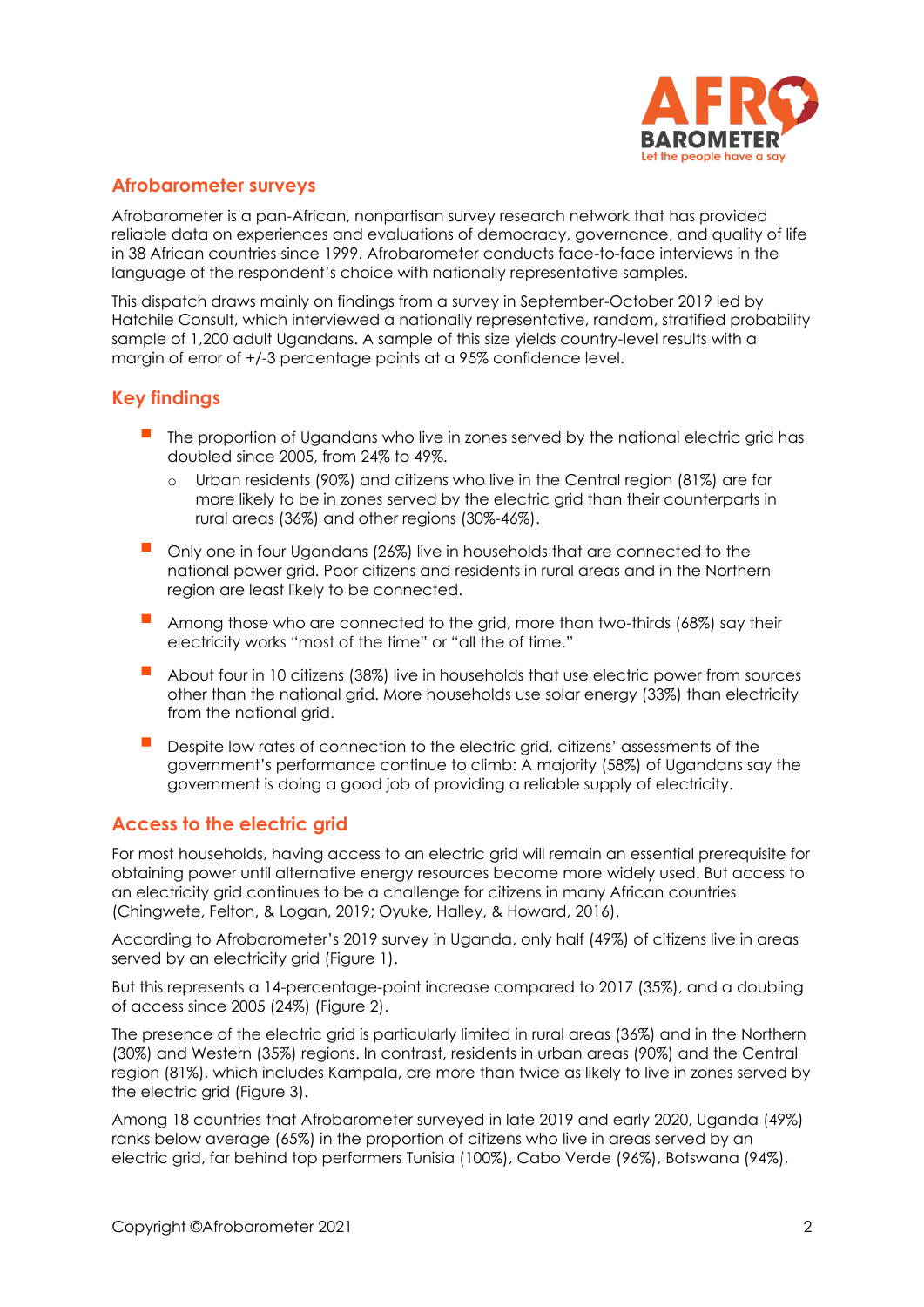

Ghana (91%), and Gabon (91%). Six of the 18 countries perform more poorly than Uganda, led by Burkina Faso (31%) and Ethiopia (32%) (Figure 4).



**Figure 1: Presence of electricity grid** | Uganda | 2019

*Survey enumerators were asked to record: Are the following services present in the primary sampling unit/enumeration area: Electricity grid that most houses can access?*



**Figure 2: Presence of electricity grid** | Uganda | 2005-2019

*Survey enumerators were asked to record: Are the following services present in the primary sampling unit/enumeration area: Electricity grid that most houses can access? (% "yes")*



## **Figure 3: Presence of electricity grid** | by location | Uganda | 2019

*Survey enumerators were asked to record: Are the following services present in the primary sampling unit/enumeration area: Electricity grid that most houses can access? (% "yes")*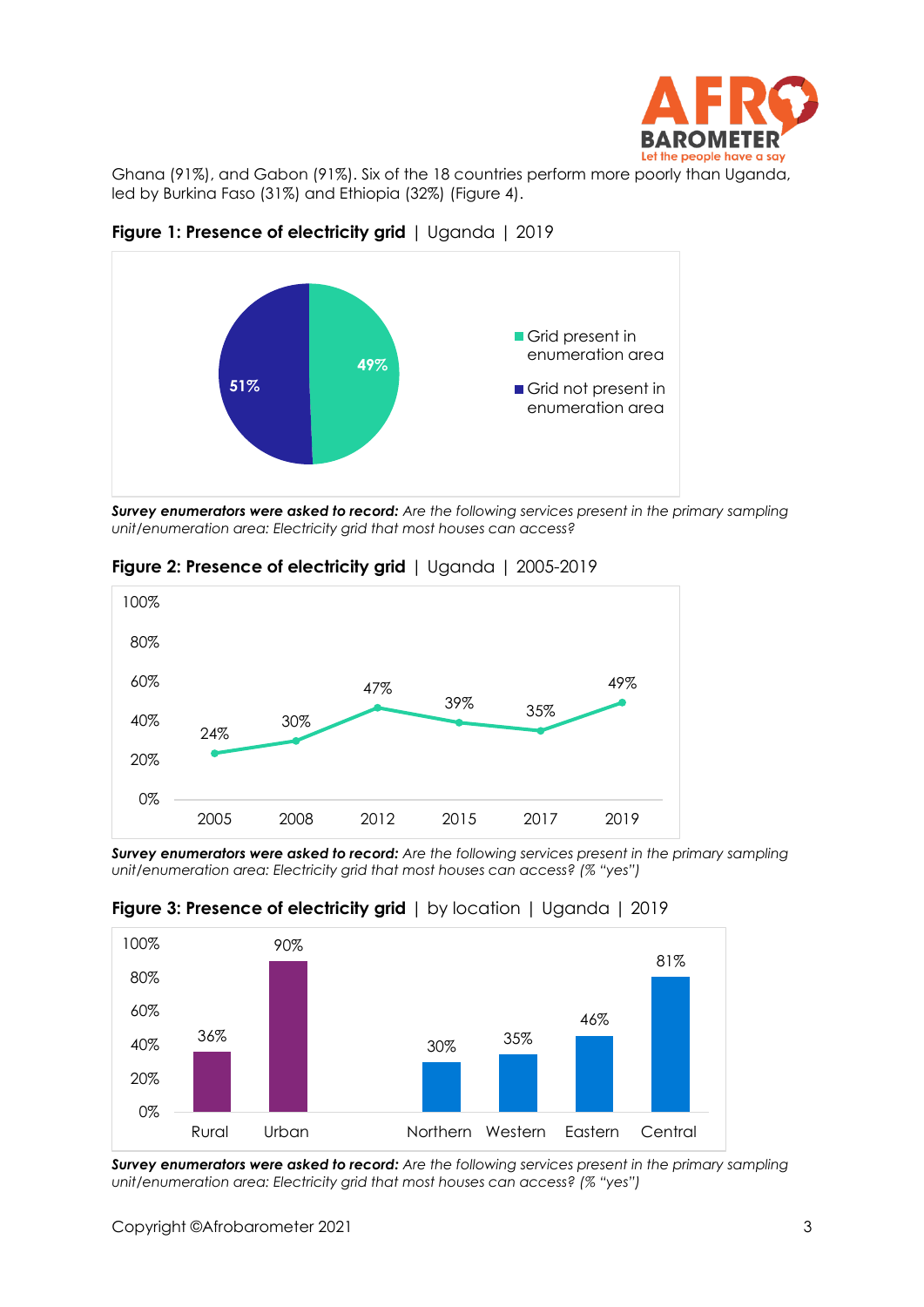



**Figure 4: Presence of electricity grid** | 18 African countries | 2019/2020

*Survey enumerators were asked to record: Are the following services present in the primary sampling unit/enumeration area: Electricity grid that most houses can access? (% "yes")*

## **Connection to the electric grid**

Living in zones served by an electric grid does not guarantee a supply of electricity. Costs associated with service from the power grid – including fees for inspection, house wiring, and connection – may present prohibitive hurdles for many citizens.

Only one in four Ugandans (26%) live in households that are actually connected to the electric grid (Figure 5).

Urban residents (67%) are five times as likely to have an electricity connection as their rural counterparts (13%) (Figure 6). Almost half (47%) of residents of the Central region have electricity, compared to fewer than one-fourth of residents of the Eastern (23%), Western (18%), and Northern (11%) regions.

As might be expected, the poorest<sup>1</sup> citizens (14%) are far less likely to be connected to the power grid than those experiencing no or low lived poverty (37%-38%).

**<sup>1</sup>** Afrobarometer's Lived Poverty Index (LPI) measures respondents' levels of material deprivation by asking how often they or their families went without basic necessities (enough food, enough water, medical care, enough cooking fuel, and a cash income) during the preceding year. For more on lived poverty, see Mattes (2020).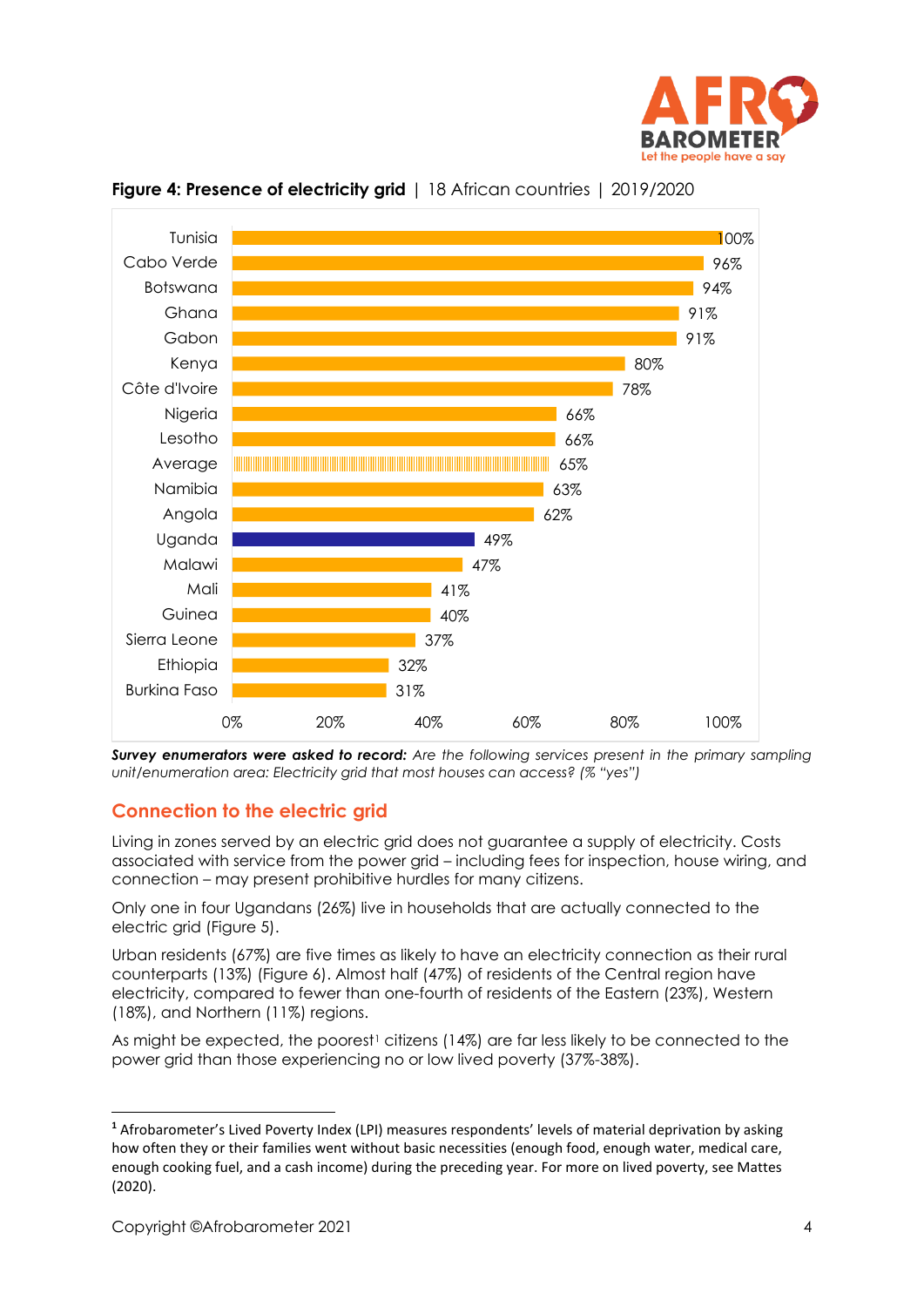



**Figure 5: Connection to the national electric grid** | Uganda | 2019

*Respondents were asked: Do you have an electric connection to your home from the national power grid?*





*Respondents were asked: Do you have an electric connection to your home from the national power grid? (% "yes")* 

## **Reliable supply of electricity**

Among the 26% of citizens who report being connected to the power grid, more than twothirds (68%) say that electricity is available "most of the time" or "all of the time" (Figure 7). About one-third say that despite their connection, power is available only "about half of the time" or less.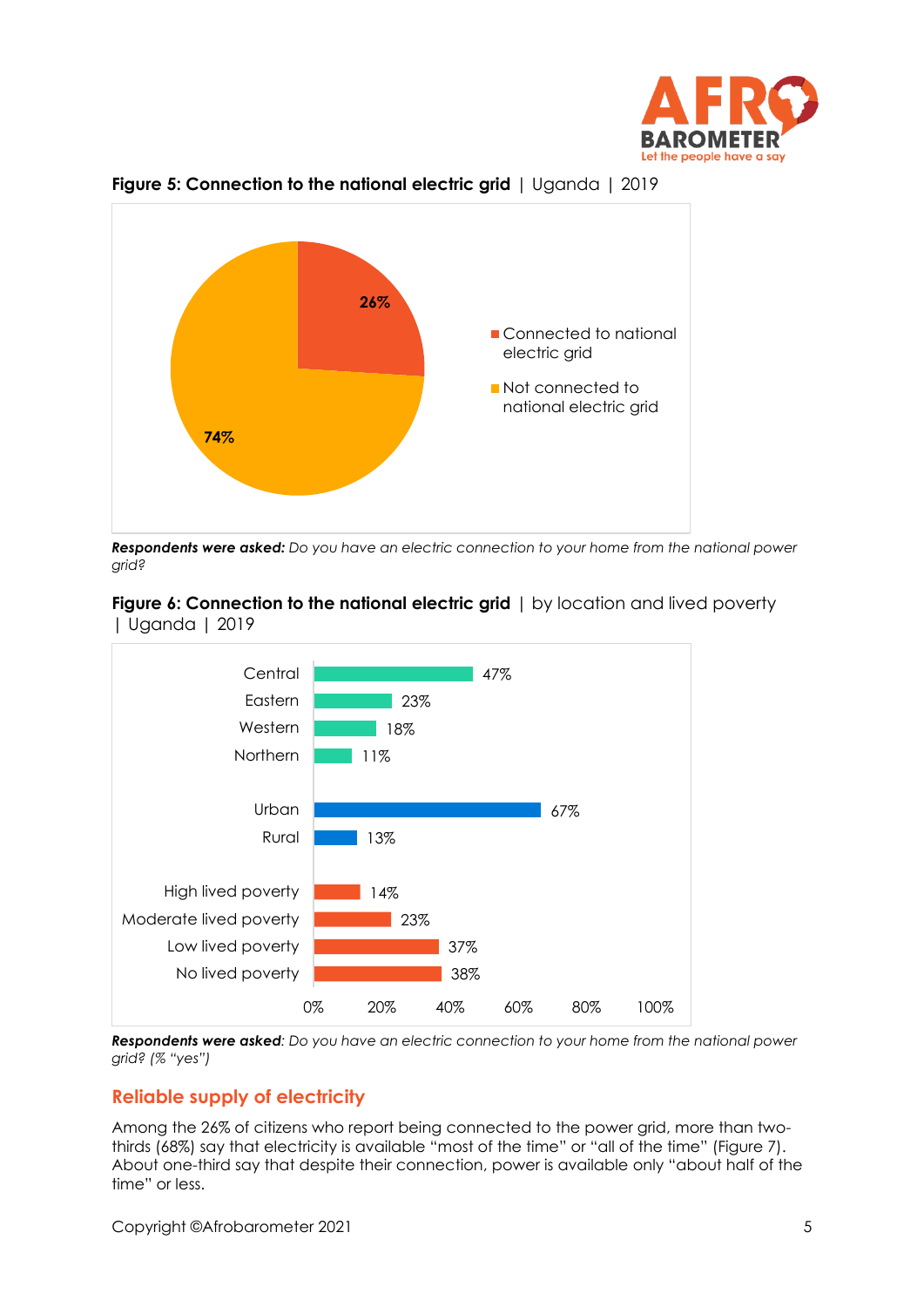



**Figure 7: How often is electricity power available?** | Uganda | 2019

*Respondents who said they have a connection to the national electric grid were asked: How often is electricity actually available from this connection? (Respondents without a connection to the national grid are excluded.)*

#### **Alternative sources of electric power**

People may use sources of electricity other than the national grid if they live in areas not served by the grid, or consider the costs of connecting to the grid too high, or have other reasons for preferring alternative sources of power.

Survey results indicate that about four in 10 Ugandans (38%) use electric power from sources other than the national power grid (Figure 8) – 12 percentage points more than report a connection to the national power grid (26%).



**Figure 8: Connection to other sources of electric power** | Uganda | 2019

*Respondents were asked: Does your house use electric power from any source other than the national power grid?*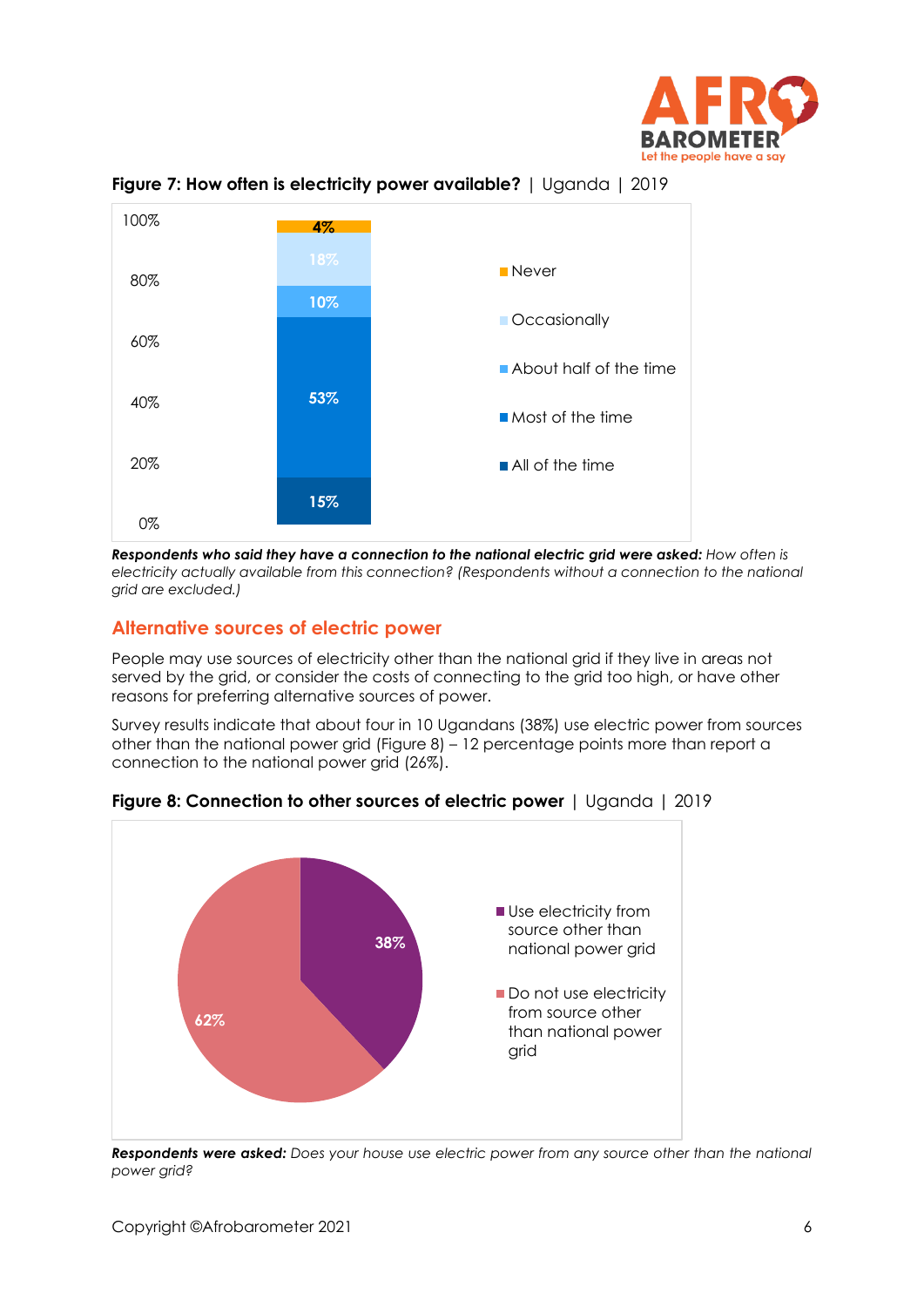

In rural areas, where access to the electric grid is especially low, residents are more likely than their urban counterparts to use power from other sources (42% vs. 26%) (Figure 9). The use of alternative sources of electricity is also higher in the Western (53%) and Central (37%) regions than in the Eastern (29%) and Northern (31%) regions.

But while poor citizens are less likely to be connected to the national grid, they are also less likely than their better-off counterparts to use other sources of power.



**Figure 9: Connection to other sources of electric power** | by location and lived poverty | Uganda | 2019

*Respondents were asked: Does your house use electric power from any source other than the national power grid? (% "yes")*

Among those who get electricity from sources other than the national power grid, the overwhelming majority use solar energy, making the sun a power source for fully one-third (33%) of the Ugandan population – 7 percentage points more than report a connection to the national power grid. Far smaller proportions use hydro power and batteries or power banks (2% each of the whole sample) (Figure 10).



**Figure 10: Other sources of electricity used** | Uganda | 2019

*Respondents were asked: Does your house use electric power from any source other than the national power grid? [If yes:] What is the source of the electricity for this connection?*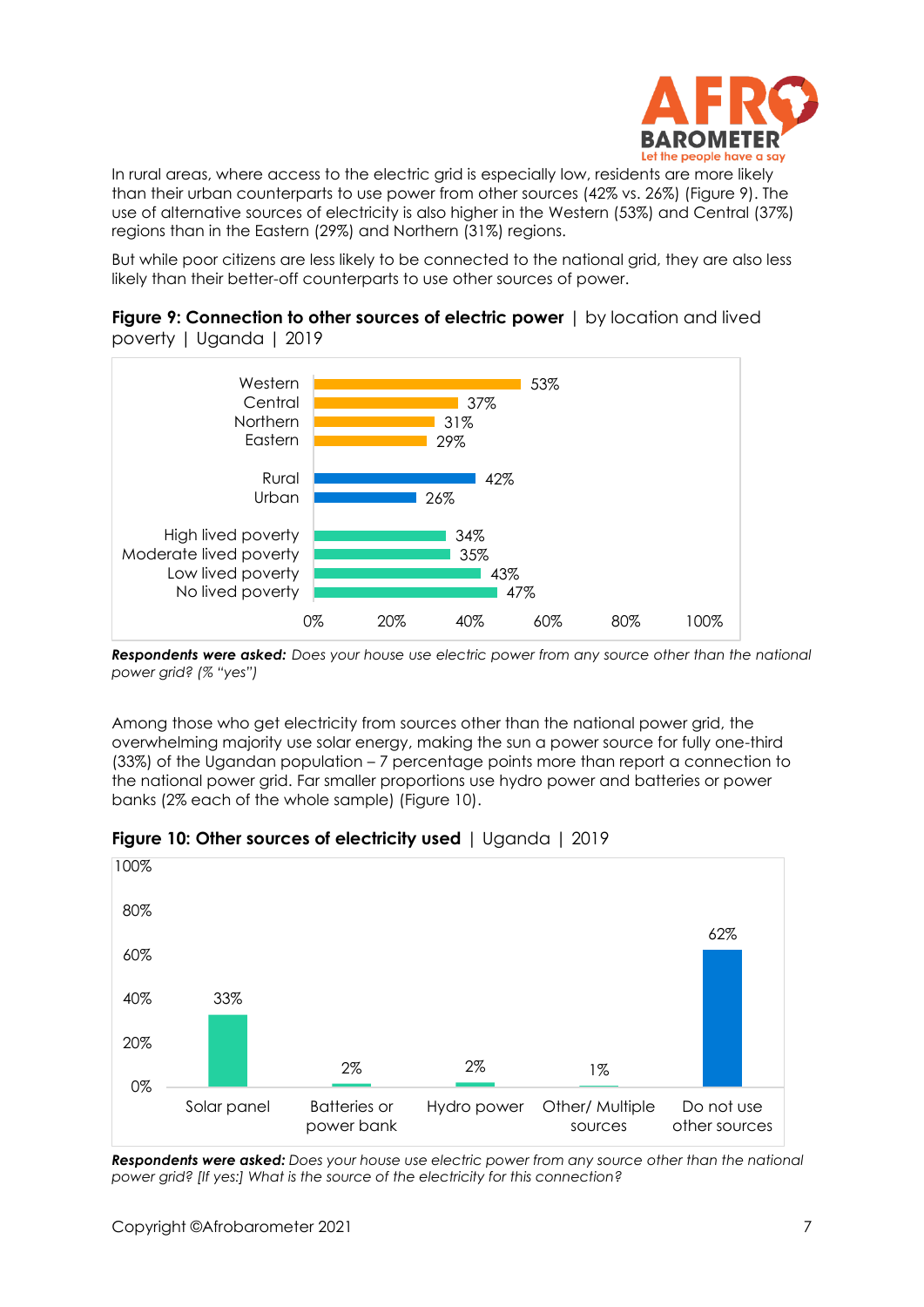

## **Government performance on electricity supply**

Even though only one-fourth of Ugandans say they get electricity from the national grid, a majority (58%) say the government is performing "fairly well" or "very well" on the provision of a reliable electricity supply. Ratings of the government performance on electricity have been improving steadily over the past decade, with approval more than doubling since 2012 (27%) (Figure 11).

These increasingly positive evaluations may reflect awareness of government policies and programs designed to increase electricity-generation capacity, extend the electric grid, and improve household access to power, even if they haven't yet made electric power a reality for many Ugandans.



**Figure 11: Government performance in provision of reliable electricity supply**  | Uganda | 2008-2019

*Respondents were asked: How well or badly would you say the current government is handling providing a reliable supply of electricity, or haven't you heard enough to say?* 

# **Conclusion**

Despite Uganda's surplus in electricity generation, most citizens lack access and connection to the national power grid. Poor people and residents of rural areas and the Northern and Western regions are particularly disadvantaged.

Nonetheless, the government receives increasingly positive ratings of its performance on providing reliable electricity, probably attributable to its policies and programs designed to improve access to electricity.

These findings point to the need to address implementation challenges of existing electricityaccess plans and policies in order to accelerate the pace of gains in access, bridge the supply-demand gap, and lower the unit cost of electricity.

> Do your own analysis of Afrobarometer data – on any question, for any country and survey round. It's easy and free at www.afrobarometer.org/online-data-analysis.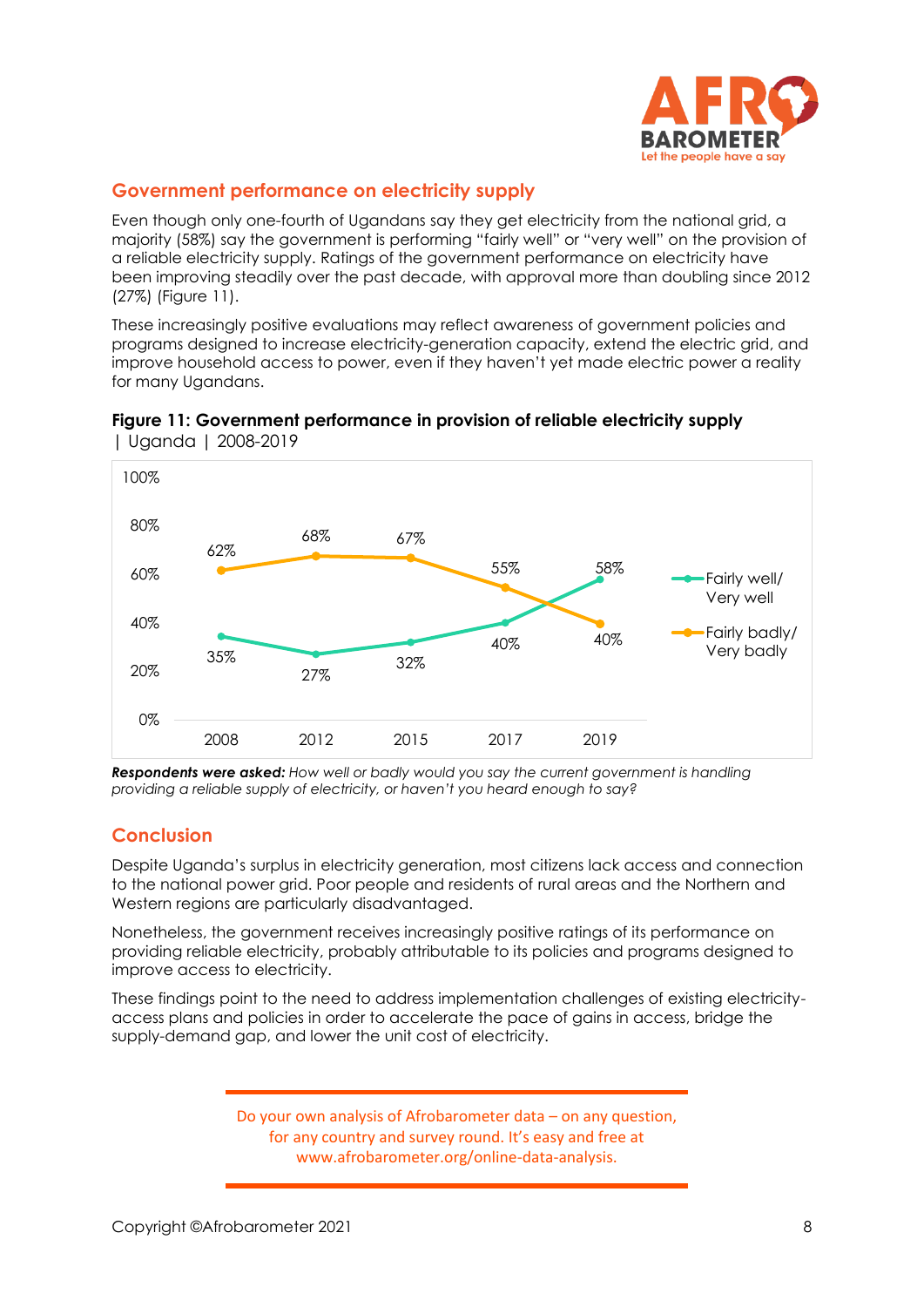

## **References**

- Blimpo, M. P., McRae, S. D., & Steinbuks, J. (2018[. Why are connection charges so high?](https://www.sdmcrae.com/publication/why-are-connection-charges-so-high/) Analysis of the electricity sector in sub-Saharan Africa. World Bank Policy Research Working Paper No. 8407.
- Blimpo, M. P., & Cosgrove-Davies, M. (2019). [Electricity access in sub-Saharan Africa: Uptake and](https://www.google.com/url?sa=t&rct=j&q=&esrc=s&source=web&cd=&cad=rja&uact=8&ved=2ahUKEwi707vzne_vAhWYURUIHbxyAYUQFjAMegQILhAD&url=https%3A%2F%2Fdocuments.worldbank.org%2Fen%2Fpublication%2Fdocuments-reports%2Fdocumentdetail%2F837061552325989473%2Felectricity-access-in-sub-saharan-africa-uptake-reliability-and-complementary-factors-for-economic-impact&usg=AOvVaw2DMVFNZeAstO4abfZtrDO8)  [reliability and complementary factors for economic impact.](https://www.google.com/url?sa=t&rct=j&q=&esrc=s&source=web&cd=&cad=rja&uact=8&ved=2ahUKEwi707vzne_vAhWYURUIHbxyAYUQFjAMegQILhAD&url=https%3A%2F%2Fdocuments.worldbank.org%2Fen%2Fpublication%2Fdocuments-reports%2Fdocumentdetail%2F837061552325989473%2Felectricity-access-in-sub-saharan-africa-uptake-reliability-and-complementary-factors-for-economic-impact&usg=AOvVaw2DMVFNZeAstO4abfZtrDO8) World Bank Group.
- Chingwete, A., Felton, J., & Logan, C. (2019)[. Prerequisite for progress: Accessible, reliable power still](https://afrobarometer.org/sites/default/files/publications/Dispatches/ab_r7_dipstachno334_pap11_reliable_electricity_still_out_of_reach_for_most_africans.pdf)  [in short supply across Africa.](https://afrobarometer.org/sites/default/files/publications/Dispatches/ab_r7_dipstachno334_pap11_reliable_electricity_still_out_of_reach_for_most_africans.pdf) Afrobarometer Dispatch No. 334.

Electricity Regulatory Authority. (2019). [Electricity supply industry performance report.](https://www.era.go.ug/index.php/resource-centre/publications/reports)

- Global Press Journal. (2020). [Power puzzle in Uganda: Lots of electricity but not enough legal users.](https://globalpressjournal.com/africa/uganda/uganda-plenty-electricity-households-remain-powerless/) 5 July.
- Mattes, R. (2020). [Lived poverty on the rise: Decade of living-standard gains ends in Africa.](http://afrobarometer.org/publications/pp62-lived-poverty-rise-decade-living-standard-gains-ends-africa) Afrobarometer Policy Paper No. 62.
- Ministry of Energy and Mineral Development. (2018) [Electricity connections policy report: Financing](https://www.google.com/url?sa=t&rct=j&q=&esrc=s&source=web&cd=&cad=rja&uact=8&ved=2ahUKEwj19rilzZ3vAhVS5eAKHekeBNEQFjAAegQIAhAD&url=http%3A%2F%2Frea.or.ug%2Fwp-content%2Fuploads%2F2019%2F12%2FElectricity-Connections-Policy.pdf&usg=AOvVaw1uhkxkVkoXL-qUncesMaED)  [and implementation for connections.](https://www.google.com/url?sa=t&rct=j&q=&esrc=s&source=web&cd=&cad=rja&uact=8&ved=2ahUKEwj19rilzZ3vAhVS5eAKHekeBNEQFjAAegQIAhAD&url=http%3A%2F%2Frea.or.ug%2Fwp-content%2Fuploads%2F2019%2F12%2FElectricity-Connections-Policy.pdf&usg=AOvVaw1uhkxkVkoXL-qUncesMaED)
- Nabukeera, M. (2020). [The performance of the free electricity connection policy in Uganda.](https://www.iuiu.ac.ug/journaladmin/iumj/ArticleFiles/4835.pdf) *Islamic University Multidisciplinary Journal, 7*(3), 163-177.
- Nile Post. (2021). [Government resumes free electricity connection policy.](https://nilepost.co.ug/2021/03/03/government-resumes-free-electricity-connection-policy/) 3 March.

NTV News. (2020)[. Lack of funds delays free Electricity Connections Policy.](https://www.ntv.co.ug/ug/news/national/lack-of-funds-delays-free-electricity-connections-policy-2731194) 4 November.

- Oyuke, A., Halley, P., & Howard, B. (2016). Off-grid or 'off-[on': Lack of access, unreliable electricity](https://www.google.com/url?sa=t&rct=j&q=&esrc=s&source=web&cd=&cad=rja&uact=8&ved=2ahUKEwjSst_9mZ7vAhUBJBoKHeqHBs4QFjAAegQIAhAD&url=https%3A%2F%2Fafrobarometer.org%2Fpublications%2Fad75-unreliable-electricity-supply-still-plague-majority-of-africans&usg=AOvVaw1ildH7dg5amgvdKn9KHExL)  [supply still plague majority of Africans.](https://www.google.com/url?sa=t&rct=j&q=&esrc=s&source=web&cd=&cad=rja&uact=8&ved=2ahUKEwjSst_9mZ7vAhUBJBoKHeqHBs4QFjAAegQIAhAD&url=https%3A%2F%2Fafrobarometer.org%2Fpublications%2Fad75-unreliable-electricity-supply-still-plague-majority-of-africans&usg=AOvVaw1ildH7dg5amgvdKn9KHExL) Afrobarometer Dispatch No. 75.
- RMI. (2020). [Achievements and challenges of Uganda's power sector.](https://rmi.org/achievements-and-challenges-of-ugandas-power-sector/) 9 January.
- Rural Electrification Agency. (2018). [The electricity connections policy.](http://www.rea.or.ug/index.php/ecp-policy/)

Uganda Bureau of Statistics. (2016). [2016 statistical abstract](http://library.health.go.ug/sites/default/files/resources/UBOS%20Statistical%20Abstract%202016%20.pdf)**.**